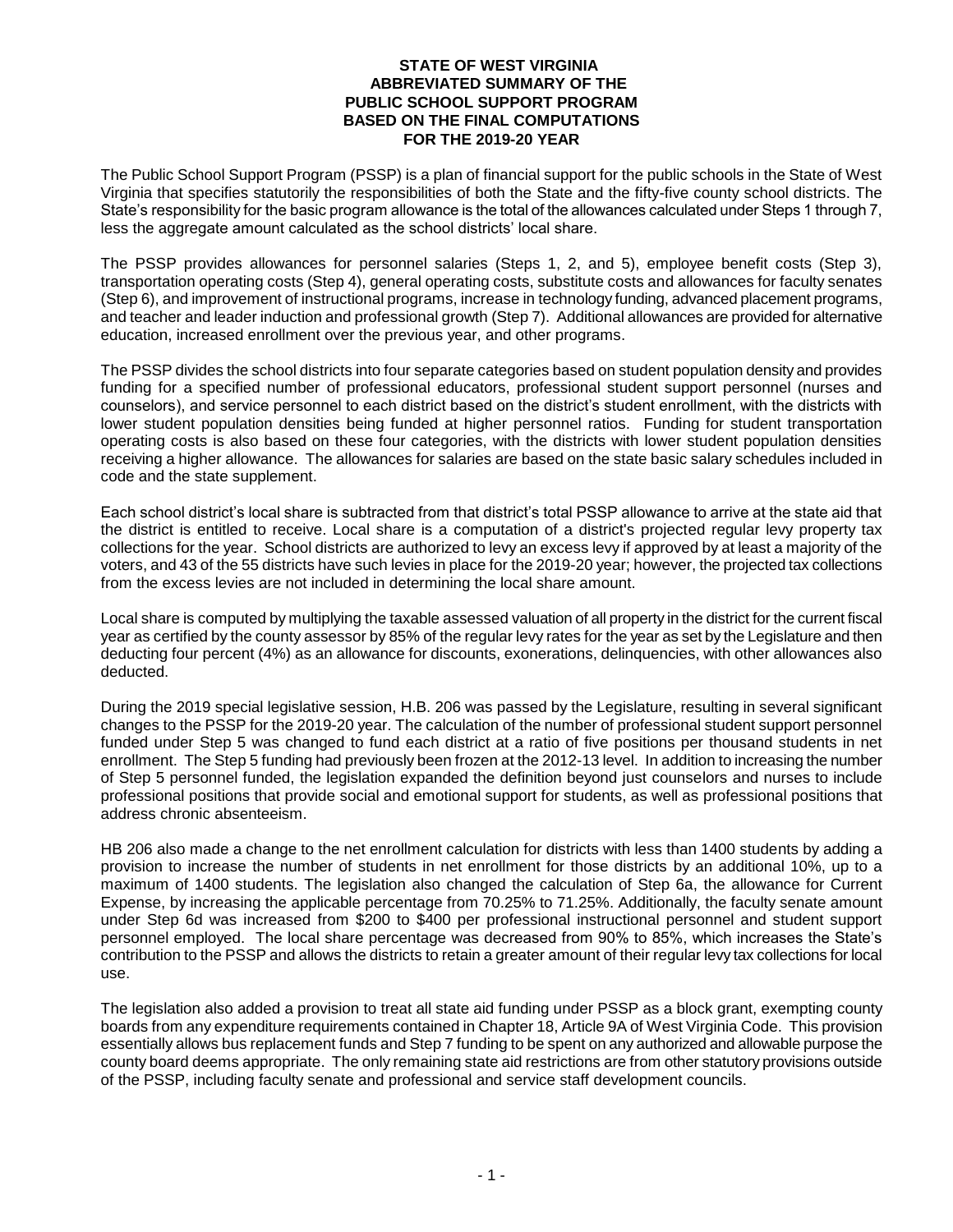A brief description of each step, and the amounts appropriated for each step for the 2019-20 year, are:

| <b>Description</b>                                                                                                                                                                                                                                                                                                                                                                                                                                                                                                                                                                                                                                                                                                                                                                                                                                                                                                                                                                                                                                                                                                                                                                                                                               | Appropriation   |
|--------------------------------------------------------------------------------------------------------------------------------------------------------------------------------------------------------------------------------------------------------------------------------------------------------------------------------------------------------------------------------------------------------------------------------------------------------------------------------------------------------------------------------------------------------------------------------------------------------------------------------------------------------------------------------------------------------------------------------------------------------------------------------------------------------------------------------------------------------------------------------------------------------------------------------------------------------------------------------------------------------------------------------------------------------------------------------------------------------------------------------------------------------------------------------------------------------------------------------------------------|-----------------|
| 1. Professional Educators - Allowance to pay the annual state minimum salary and state supplement<br>for professional educators (PE), limited to the following applicable funding limits per each 1,000<br>students in net enrollment, based on the district's student population density. The funding limits for the<br>2019-20 year were: Sparse - 72.75, Low - 72.60, Medium - 72.45, or High - 72.30.                                                                                                                                                                                                                                                                                                                                                                                                                                                                                                                                                                                                                                                                                                                                                                                                                                        | \$911,031,520   |
| 2. Service Personnel - Allowance to pay the annual state minimum salary and state supplement for<br>service personnel (SP), limited to the following applicable funding limits per each 1,000 students in net<br>enrollment, based on the district's student population density. The funding limits for the 2019-20 year<br>were: Sparse - 45.68, Low - 45.10, Medium - 44.53, or High - 43.97.                                                                                                                                                                                                                                                                                                                                                                                                                                                                                                                                                                                                                                                                                                                                                                                                                                                  | 305,981,816     |
| 3. Fixed charges - Allowance for the district's share of employee benefit costs, including social<br>security, unemployment compensation and workers' compensation (8.51% of steps 1, 2 & 5).                                                                                                                                                                                                                                                                                                                                                                                                                                                                                                                                                                                                                                                                                                                                                                                                                                                                                                                                                                                                                                                    | 108,941,390     |
| 4. Transportation - Allowance for student transportation operating costs. (a) Allowance for operating<br>costs based on the actual expenditures for maintenance, operations and contracted services multiplied<br>by the appropriate percentage based on the county's student population density (b) an additional 10%<br>of actual expenditures for the portion of bus fleet that uses propane or compressed natural gas (CNG)<br>(c) an additional 10% allowance of actual expenditures for the portion of the bus fleet used to transport<br>students to and from multi-county centers (d) 100% of insurance premium costs; and (e) aid paid to<br>students in lieu of transportation, based on state average rate. Allowance for bus replacement based<br>on 8.33% of the current replacement value of the bus fleet, plus the remaining value for buses<br>purchased after July 1999 with 180,000 miles. Districts with increased net enrollments are able to<br>apply for funding for additional buses. Each district's allowance is limited to 1/3 above the state average<br>allowance on a per mile basis, exclusive of the allowance for additional buses.                                                                             | 75,457,864      |
| 5. Professional Student Support Services - Allowance to pay the annual state minimum salary and<br>state supplement for professional student support personnel employed, limited to five professional<br>student support personnel per each 1,000 students in net enrollment.                                                                                                                                                                                                                                                                                                                                                                                                                                                                                                                                                                                                                                                                                                                                                                                                                                                                                                                                                                    | 63,144,004      |
| 6. Other Current Expenses, Substitute Employee Salaries and Faculty Senates - Allowances<br>determined as follows: (a) for current expense, an allowance calculated based on statewide average<br>actual operations and maintenance expenditures, the square footage of school buildings and student<br>enrollment; (b) & (c) for substitute costs, 2.5% of allowances for steps 1, 2 & 5, distributed on the basis<br>of the number of professional educators and service personnel allowed for funding; and (d) for faculty<br>senates, \$400 per professional instructional personnel and professional student support personnel<br>employed.                                                                                                                                                                                                                                                                                                                                                                                                                                                                                                                                                                                                 | 162,583,490     |
| 7. Improvement of Instructional Programs - (a) Allowance for the improvement of instructional<br>programs determined by the amount appropriated the preceding year plus 10% of the growth in local<br>share, distribution to each school district is made on the following basis: \$150,000 equally with the<br>balance distributed proportionally on the basis of the average of each district's average daily<br>attendance and net enrollment; (b) Allowance for the improvement of instructional technology<br>determined by the amount appropriated the preceding year plus 20% of the growth in local share,<br>distribution made with \$30,000 equally per county with the balance distributed on the basis of the<br>average of each district's average daily attendance and net enrollment; (c) Allowance for advanced<br>placement, dual credit and international baccalaureate programs based on one percent of the state<br>average per pupil state aid multiplied by the number of students enrolled in such classes in each<br>district. (d) Allowance for teacher and leader induction is calculated at the previous year line item<br>appropriations for teacher and principal mentorship plus 20% of the growth in local share. | 72,392,151      |
| 8. Total Basic Foundation Allowance - The total of the seven preceding allowances.                                                                                                                                                                                                                                                                                                                                                                                                                                                                                                                                                                                                                                                                                                                                                                                                                                                                                                                                                                                                                                                                                                                                                               | 1,699,532,235   |
| 9. Local Share - Estimation of each district's projected regular levy net property tax collections for the<br>year, determined by multiplying the current assessed valuation of all taxable property in the county from<br>the March 3 <sup>rd</sup> Certificates of Valuation completed by the county assessor, exclusive of the increased<br>valuation for Tax Increment Financing (TIF) projects, by 85% of the regular levy rates as set by the<br>Legislature and then deducting: (a) an allowance of 4% for discounts, exonerations and delinquencies;<br>(b) the amount paid to the Assessor's Valuation Fund; and (c) the amount required to fund the Growth<br>Counties Facilities Fund. Excess levies are not included in the local share calculation.                                                                                                                                                                                                                                                                                                                                                                                                                                                                                 | (451, 962, 610) |